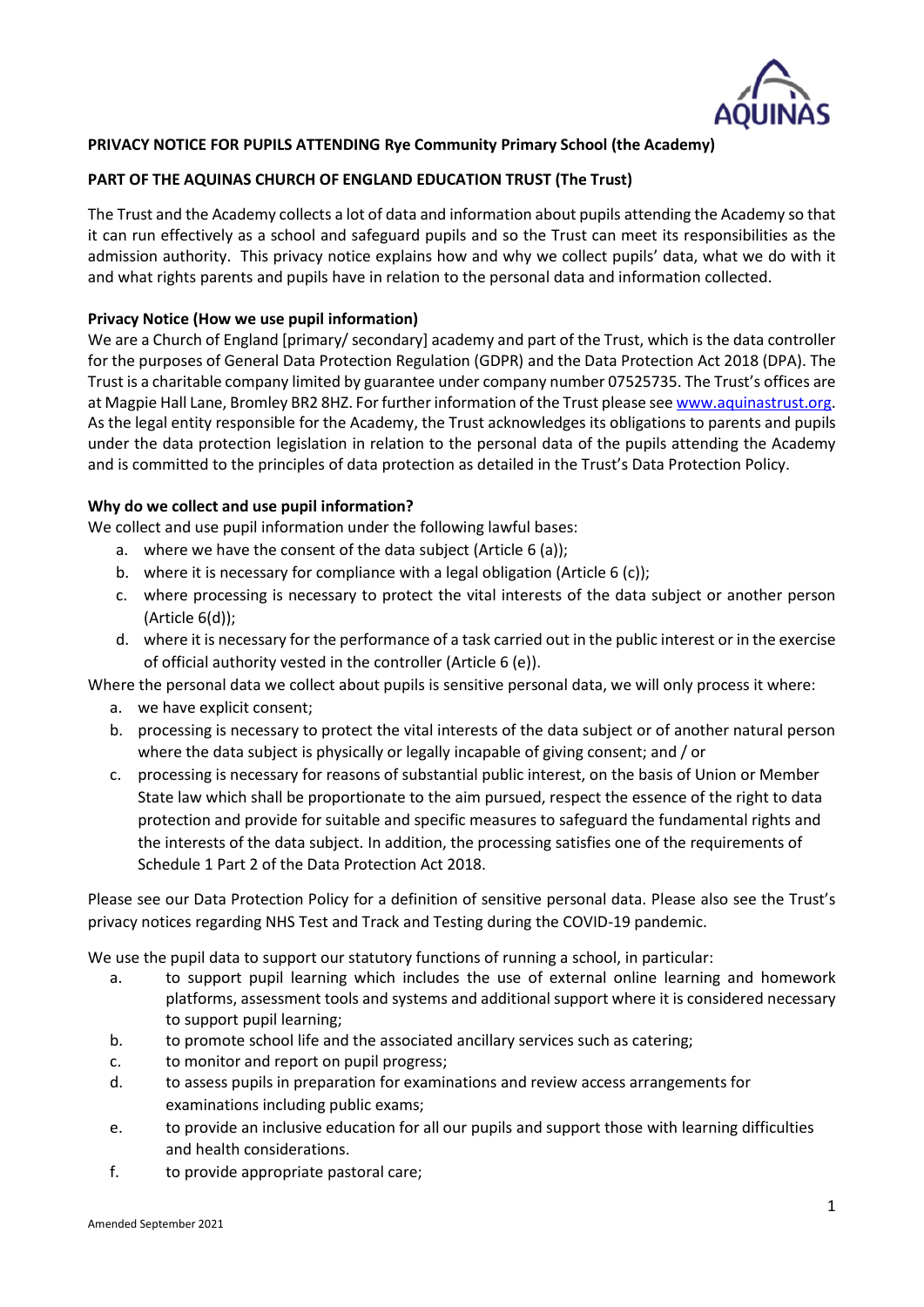

- g. to assess the quality of our services;
- h. to comply with the law regarding data sharing;
- i. for the safeguarding, protection and welfare of pupils and others in the Academy;
- j. for the safe and orderly running of the Academy;
- k. for the administration and business functions of the Academy.
- l. For external trips and visits where it is necessary to share details with the trips provider/organiser and insurance provider.

#### **The categories of pupil information that we collect, hold and share include:**

- a. Personal information (such as name, unique pupil number, address, gender and date of birth, other siblings (optional));
- b. Parent details (such as name, address, telephone number, email, relationship to pupil, occupation (optional), marital status, court orders in place etc);
- c. Characteristics (such as ethnicity, home language (optional), medical conditions, nationality, country of birth (optional), dietary requirements and free school meal eligibility);
- d. Attendance information (such as sessions attended, number of absences and absence reasons);
- e. Admission information (such as application, supplemental information form and registration paperwork);
- f. Emergency contact details;
- g. Medical Information (such as medical condition, medication, dietary requirements in relation to a medical condition or religious belief, internal healthcare plans, doctor's details and hospital details);
- h. SEN and Disability Information (such as EHC plan, internal assessment information to identify SEN and internal educational plans);
- i. Pupil record from previous setting;
- j. Educational information (such as exam access arrangements, examination results, school books, school work, internal assessments using systems which are reviewed by teachers, internal educational tracking data, pupil premium eligibility and free school meals eligibility);
- k. School Report;
- l. Behaviour information (such as incidences of good or poor behaviour, incidences of bullying, exclusions, final warning letter and letters to parents);
- m. Correspondence relating to the pupil with parents and external agencies.
- n. Photographs taken for our information management system which are held on the personal file and on the Academy's information management system and to support the pupils' learning;
- o. CCTV footage.

From time to time and in certain circumstances, we might also process personal data about pupils, some of which might be sensitive personal data, including information about criminal proceedings / convictions, information about sex life and sexual orientation, child protection / safeguarding. This information is not routinely collected about pupils and is only likely to be processed by the Academy in specific circumstances relating to particular pupils, for example, if a child protection issue arises or if a pupil is involved in a criminal matter. Where appropriate, such information may be shared with external agencies such as the child protection team at the Local Authority, the Local Authority Designated Officer and / or the Police. Such information will only be processed to the extent that it is lawful to do so and appropriate measures will be taken to keep the data secure.

We collect information about pupils when they join the Academy and update it during their time on the roll as and when new information is acquired. We may also ask you to review some of the personal information we hold to ensure that it is accurate.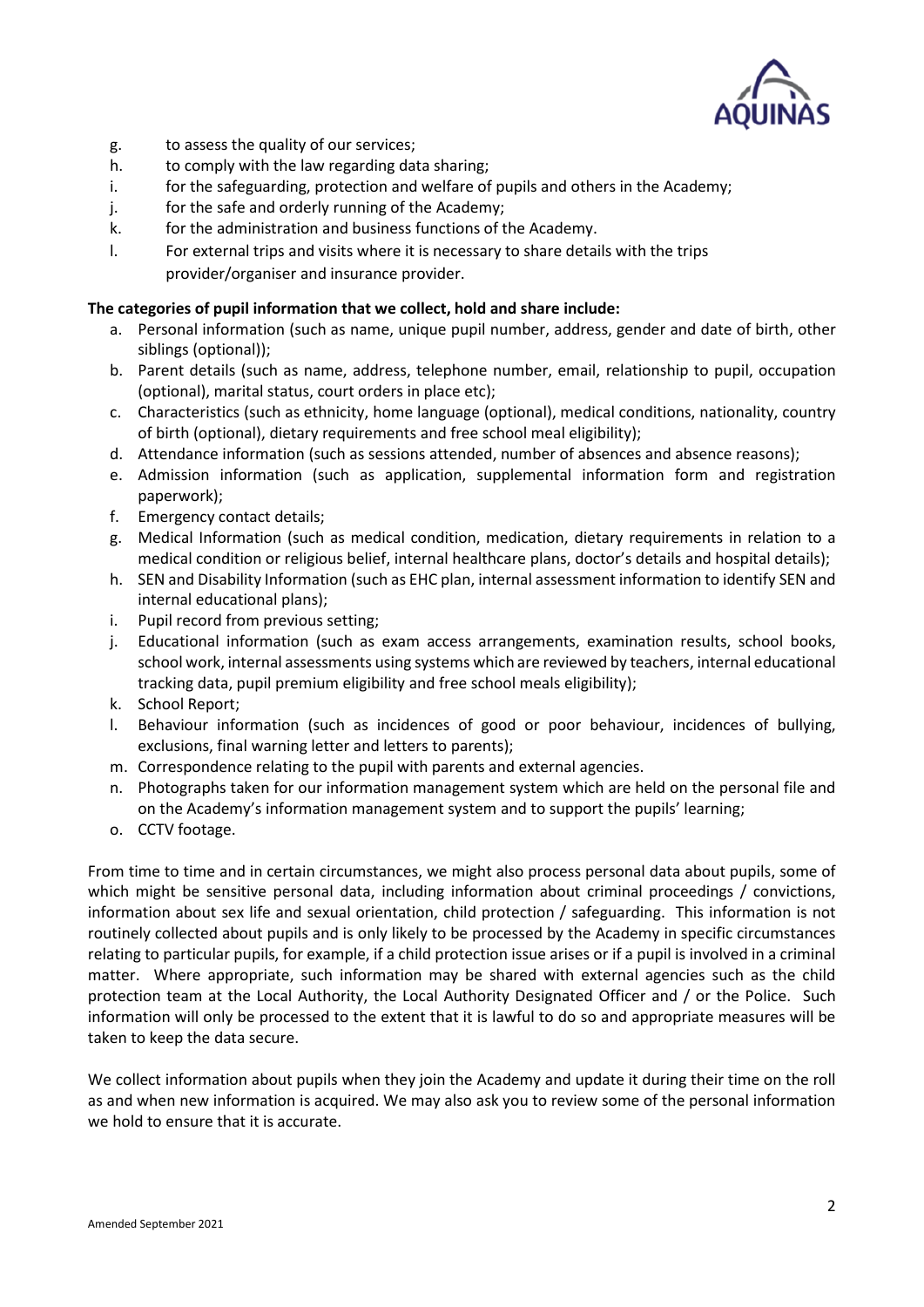

# **Collecting pupil information**

Whilst the majority of pupil information you provide to us is mandatory, some of it is provided to us on a voluntary basis. In order to comply with the data protection legislation, we will inform you whether you are required to provide certain pupil information to us or if you have a choice in this. Where appropriate, we will ask parents for consent to process personal data where there is no other lawful basis for processing it, for example where we wish to use photos or images of pupils on our website or on social media to promote school activities. Parents may withdraw consent at any time.

In addition, the Academy also uses CCTV cameras around the school site for security purposes and for the protection of staff and pupils. CCTV footage may be referred to during the course of disciplinary procedures (for staff or pupils) or to investigate other issues. CCTV footage involving pupils will only be processed to the extent that it is lawful to do so. Please see our CCTV policy for more details.

# **Storing pupil data**

We hold pupil data in accordance with the Trust's Document Management and Retention Policy.

A significant amount of personal data is stored electronically, for example, on our database, information management systems, finance and payroll systems and IT systems. Some information may also be stored in hard copy format.

Data stored electronically will be saved within a hybrid solution across the Trust. On premises as part of a Local Area Network which is supported by either ATS or the Academy's IT Manager within the Microsoft Azure Cloud Platform. All Local Area Networks are appropriately backed up. Microsoft Azure Data Centres are located within the UK and Europe. The contracts with these providers contain the necessary provisions to ensure the security of personal data. All data is backed up and measures are in place to protect the data from cyberattacks and ransomware.

Personal data may be transferred to other countries if, for example, there is a school trip to a different country or the pupil is relocating to a different country and joining a new setting abroad. Appropriate steps will be taken to keep the data secure.

# **Who do we share pupil information with?**

The pupil information and data we are provided with is shared with staff at the Academy and Aquinas central, where necessary. Pupil names and work may also be displayed within the Academy to promote learning and as a part of school life.

We routinely share pupil information with:

- schools that pupils attend after leaving us;
- our local authority, the London Borough of Bromley;
- a pupil's home local authority (if different);
- the Department for Education (DfE);
- Aquinas Advisory Council members and Trustees;
- exam boards.
- Clubs run by external providers.
- Online learning platforms which are used to support the Academy's provision of education.
- Catering providers.
- School Payment System Providers.
- The provider systems for analysing and amalgamating data from across the Trust.

From time to time, we may also share pupil information other third parties including the following: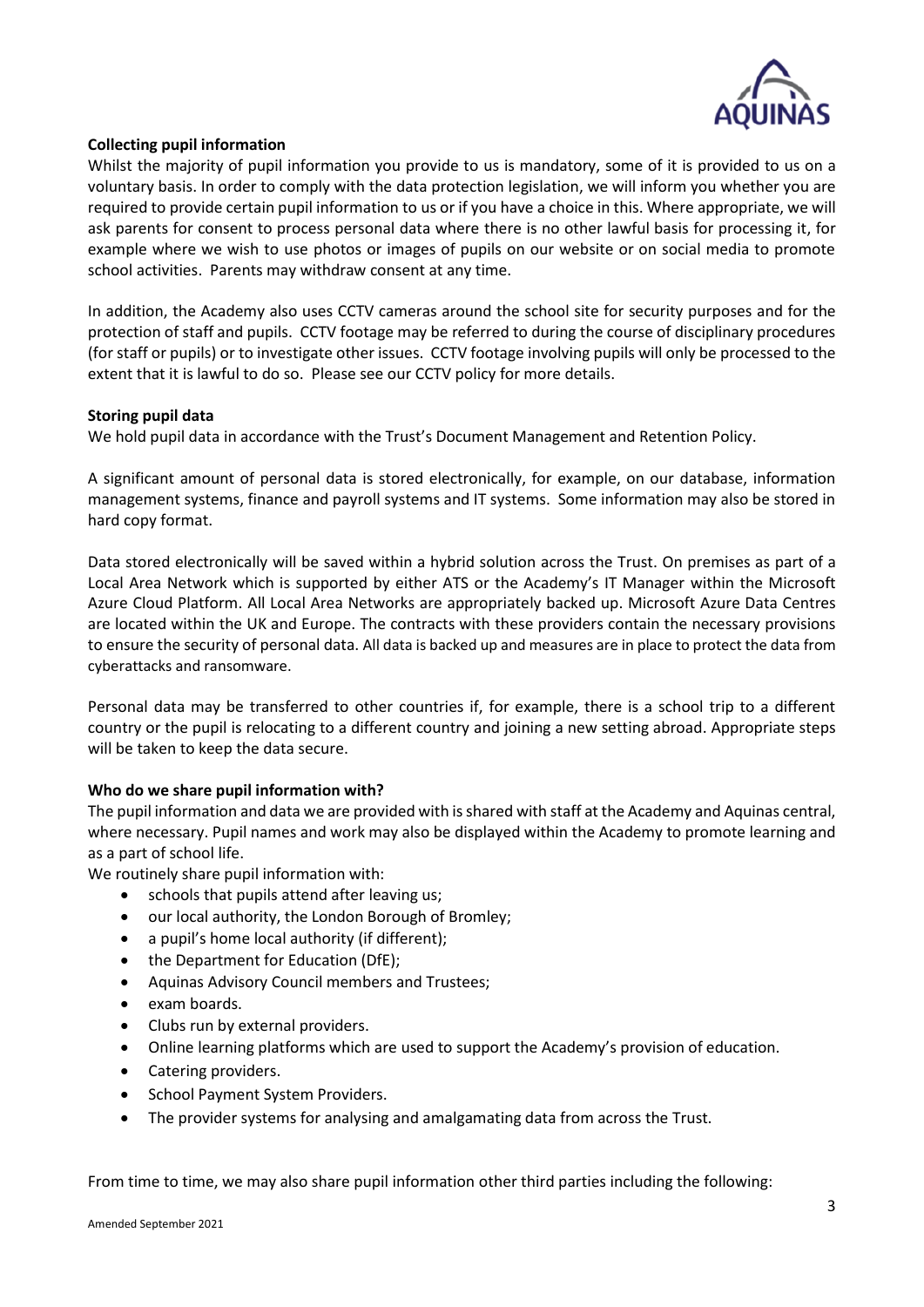

- External education providers associated with the National Tutoring Programme;
- Careers services;
- the Police and law enforcement agencies;
- health professionals including the school nurse, educational psychologists, specialists to assess and support the special educational needs of pupils and the NHS and Public Health England as part of the Test and Trace requirements associated with the COVID-19 Pandemic. Please also see the Trust's additional notice regarding the processing of data to support the national response to the COVID-19 Pandemic.
- Education Welfare Officers;
- Courts, if ordered to do so;
- Independent Review Panel
- Admission Appeal Panels
- the National College for Teaching and Learning;
- the Joint Council for Qualifications;
- Social Care and other external agencies;
- Prevent teams in accordance with the Prevent Duty on schools;
- other schools, for example, if we are negotiating a managed move and we have your consent to share information in these circumstances;
- the Rochester Diocesan Board of Education for the purposes of receiving educational support];
- our HR providers, for example, if we are seeking HR advice and a pupil is involved in an issue;
- our legal advisors;
- the Risk Protection Arrangement;

Some of the above organisations may also be Data Controllers in their own right in which case we will be jointly controllers of your personal data and may be jointly liable in the event of any data breaches.

In the event that we share personal data about pupils with third parties, we will provide the minimum amount of personal data necessary to fulfil the purpose for which we are required to share the data.

# **Why we share pupil information**

We do not share information about our pupils with anyone without consent unless the law allows us to do so. We share pupils' data with the DfE on a statutory basis. This data sharing underpins school funding and educational attainment policy and monitoring. We are required to share information about our pupils with the DfE under regulation 5 of The Education (Information About Individual Pupils) (England) Regulations 2013. We will also be required to share data for safeguarding reasons as detailed in the Government's Guidance 'Keeping Children Safe In Education'.

# **Data collection requirements:**

To find out more about the data collection requirements placed on us by the DfE (for example; via the school census) go to [https://www.gov.uk/education/data-collection-and-censuses-for-schools.](https://www.gov.uk/education/data-collection-and-censuses-for-schools)

#### **The National Pupil Database (NPD)**

The NPD is owned and managed by the DfE and contains information about pupils in schools in England. It provides invaluable evidence on educational performance to inform independent research, as well as studies commissioned by the DfE. It is held in electronic format for statistical purposes. This information is securely collected from a range of sources including schools, local authorities and awarding bodies.

We are required by law, to provide information about our pupils to the DfE as part of statutory data collections such as the school census and early years' census. Some of this information is then stored in the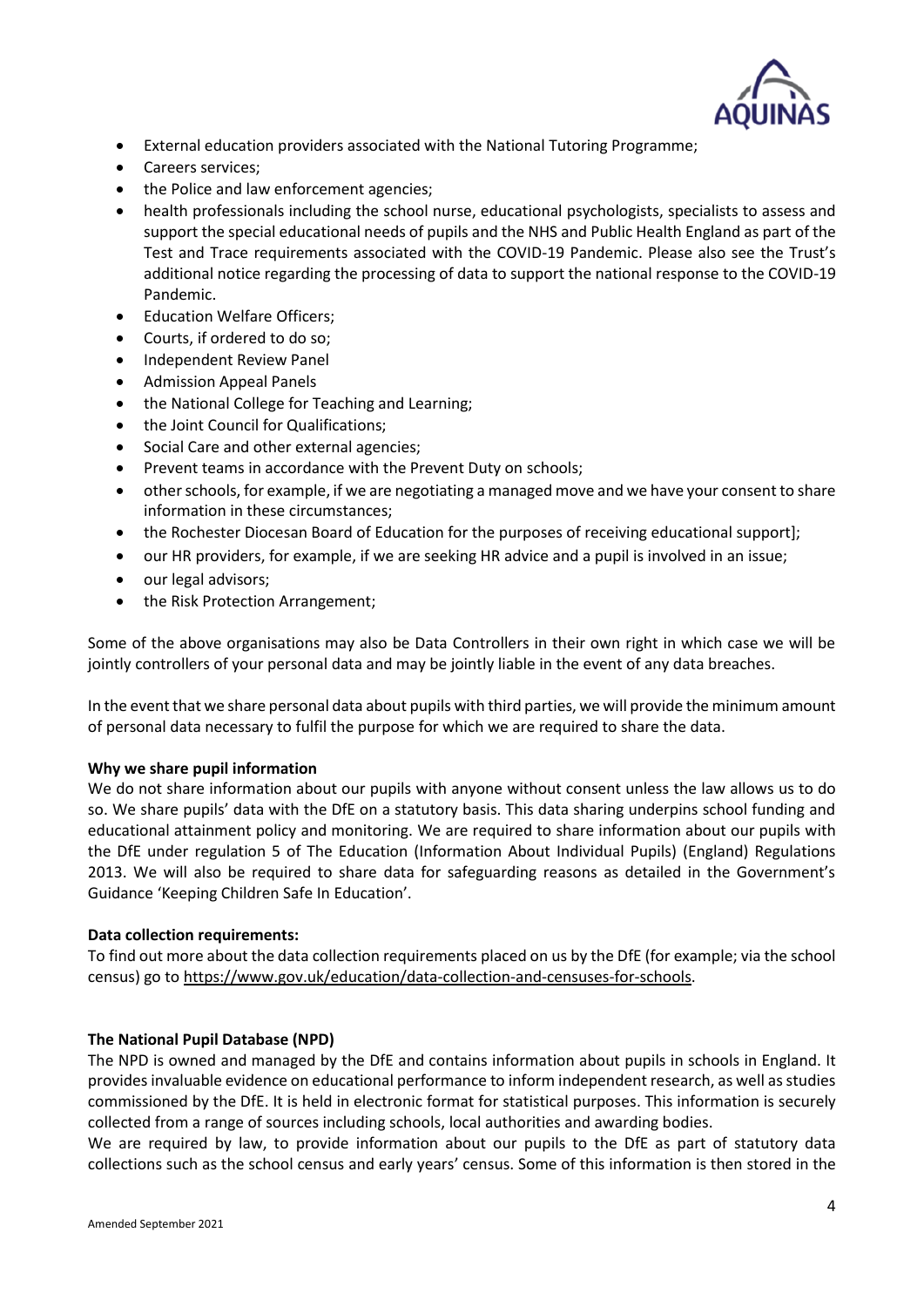

NPD. The law that allows this is the Education (Information About Individual Pupils) (England) Regulations 2013.

To find out more about the pupil information we share with the DfE, for the purpose of data collections, go to [https://www.gov.uk/education/data-collection-and-censuses-for-schools.](https://www.gov.uk/education/data-collection-and-censuses-for-schools)

To find out more about the NPD, go to [https://www.gov.uk/government/publications/national-pupil](https://www.gov.uk/government/publications/national-pupil-database-user-guide-and-supporting-information)[database-user-guide-and-supporting-information.](https://www.gov.uk/government/publications/national-pupil-database-user-guide-and-supporting-information)

The DfE may share information about our pupils from the NPD with third parties who promote the education or well-being of children in England by:

- conducting research or analysis
- producing statistics
- providing information, advice or guidance

The DfE has robust processes in place to ensure the confidentiality of our data is maintained and there are stringent controls in place regarding access and use of the data. Decisions on whether DfE releases data to third parties are subject to a strict approval process and based on a detailed assessment of:

- who is requesting the data;
- the purpose for which it is required;
- the level and sensitivity of data requested; and
- the arrangements in place to store and handle the data.

To be granted access to pupil information, organisations must comply with strict terms and conditions covering the confidentiality and handling of the data, security arrangements and retention and use of the data.

For more information about the DfE's data sharing process, please visit:

<https://www.gov.uk/data-protection-how-we-collect-and-share-research-data>

For information about which organisations the DfE has provided pupil information, (and for which project), please visit the following website: [https://www.gov.uk/government/publications/national-pupil-database](https://www.gov.uk/government/publications/national-pupil-database-requests-received)[requests-received](https://www.gov.uk/government/publications/national-pupil-database-requests-received)

To contact DfE:<https://www.gov.uk/contact-dfe>

# **Requesting access to your personal data**

Under data protection legislation, parents and pupils have the right to request access to information about them that we hold ("Subject Access Request"). Where a pupil does not have the maturity to make their own requests for personal data, parents may do so on their behalf in a primary school setting. To make a request for your child's personal data, or be given access to your child's educational record, contact one of the following; although any written request for personal data will be treated as a Subject Access Request.: The Trust's Data Protection Officer: Mary Capon by writing to her at Aquinas Trust, Magpie Hall Lane, Bromley BR2 8HZ or emailing her at [info@aquinastrust.org](mailto:info@aquinastrust.org) and inserting 'subject access request' in the subject box.

The Academy's Data Protection Lead: Amy Biddle – [office@ryecollege.co.uk.](mailto:office@ryecollege.co.uk)

Subject to the section below, the legal timescales to respond to a Subject Access Request is one calendar month. As the Academy has limited staff resources outside of term time, we encourage parents / pupils to submit Subject Access Requests during term time and to avoid sending a request during periods when the Academy is closed or is about to close for the holidays where possible. This will assist us in responding to your request as promptly as possible. For further information about how we handle Subject Access Requests, please see the Trust's Data Protection Policy.

Parents of pupils who attend academies have a separate statutory right to receive an annual written report setting out their child's attainment for the main subject areas which are taught. This is an independent legal right of parents rather than a pupil's own legal right which falls outside of the data protection legislation;